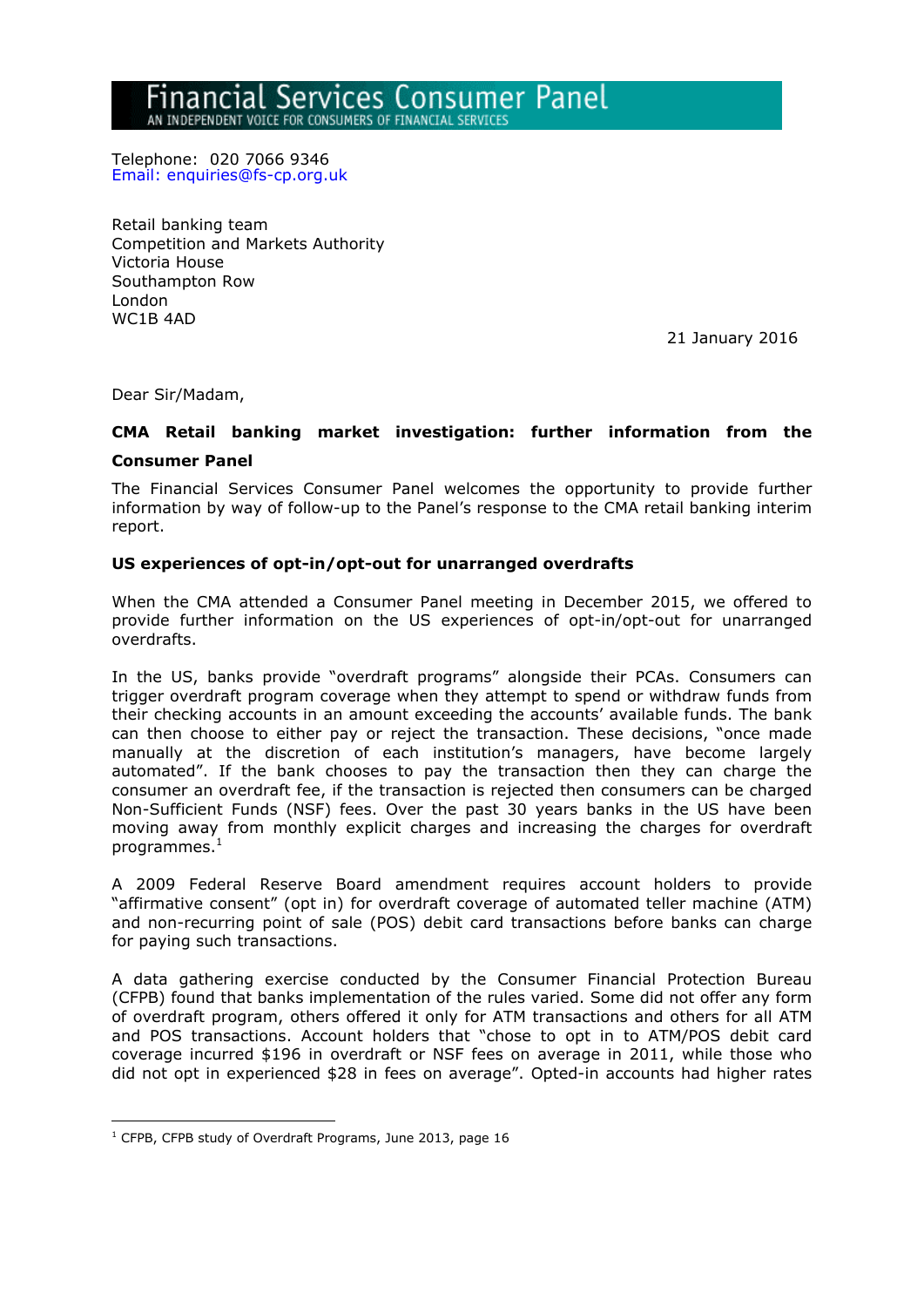of involuntary closure than accounts that had not opted in at each of the banks included in the CFPB study.

We are not aware of any comparative study undertaken in the UK of the financial impact on consumers of opting-in or opting out of unauthorised overdrafts. The CMA and FCA could conduct a study which should examine the impact on the amount of fees/charges paid and the overall impact on financial wellbeing. It may be the case that accessing very high cost short-term credit through unauthorised overdrafts has a negative impact on overall financial wellbeing.<sup>2</sup>

There are two remedies which the CMA could implement to improve consumers' control over their expenditure and reduce the level of overdraft charges they incur. These would have to be implemented through regulation as the voluntary approach has been shown not to work. These remedies are:

- Consumers should only be provided with an unauthorised overdraft if they have specifically opted-in to the service
- One option could be to allow consumers to opt-in to the service by providing the detail of a linked savings account, from which funds could be taken, rather than go into unauthorised overdraft and incurring charges.

## **Controls over the level of unauthorised overdraft charges**

As we noted in our original response, unauthorised overdraft charges are a form of discontinuous pricing which are used to exploit financial difficulty and small errors from consumers with charges that far exceed marginal cost. Transparency remedies do not have a record of effectiveness in the PCA market and there is little in the CMA report to suggest that transparency remedies will have a significant effect in the future. PCAs are a bundle of services and it might be difficult for consumers to know in advance how they might use their account.

Particularly for unauthorised overdrafts, consumers will find it difficult to understand how they currently use their account, be subject to optimism bias and be unable to use a simple heuristic to find a better account for them. Too often the answer will be "it depends" – it depends on how often, how much and how long they use their overdraft and the transactions they make. This opacity also means that banks do not really compete on unauthorised overdraft charges and there seems little incentive for any new entrants to do so. Indeed, greater switching and competition over the more visible elements of PCAs is likely to encourage banks to increase less visible elements of the offer such as unauthorised overdraft charges.

Introducing some form of cap seems to be the only way to control the level of unauthorised overdraft charges. There are 3 possible structures for the cap:

- Restrict the level of unauthorised overdraft equivalent to that of authorised overdrafts (see examples below of other sectors where contingent charges are restricted)
- Apply the current level of the cap on High Cost Short-Term Credit to unauthorised overdrafts

1

 $<sup>2</sup>$  In the Payday lending market, researchers in the United States found that there was no evidence that</sup> "payday loans alleviate economic hardship". Increasing access to payday loans causes difficulty paying rent, mortgage and utility bills – "Counter to the view that improving credit access facilitates important expenditures, the results suggest that for some low-income households the debt service burden imposed by borrowing inhibits their ability to pay important bills." See *Melzer*, The real costs of credit access: Evidence from the Payday Lending market, 2011, http://qje.oxfordjournals.org/content/126/1/517.full.pdf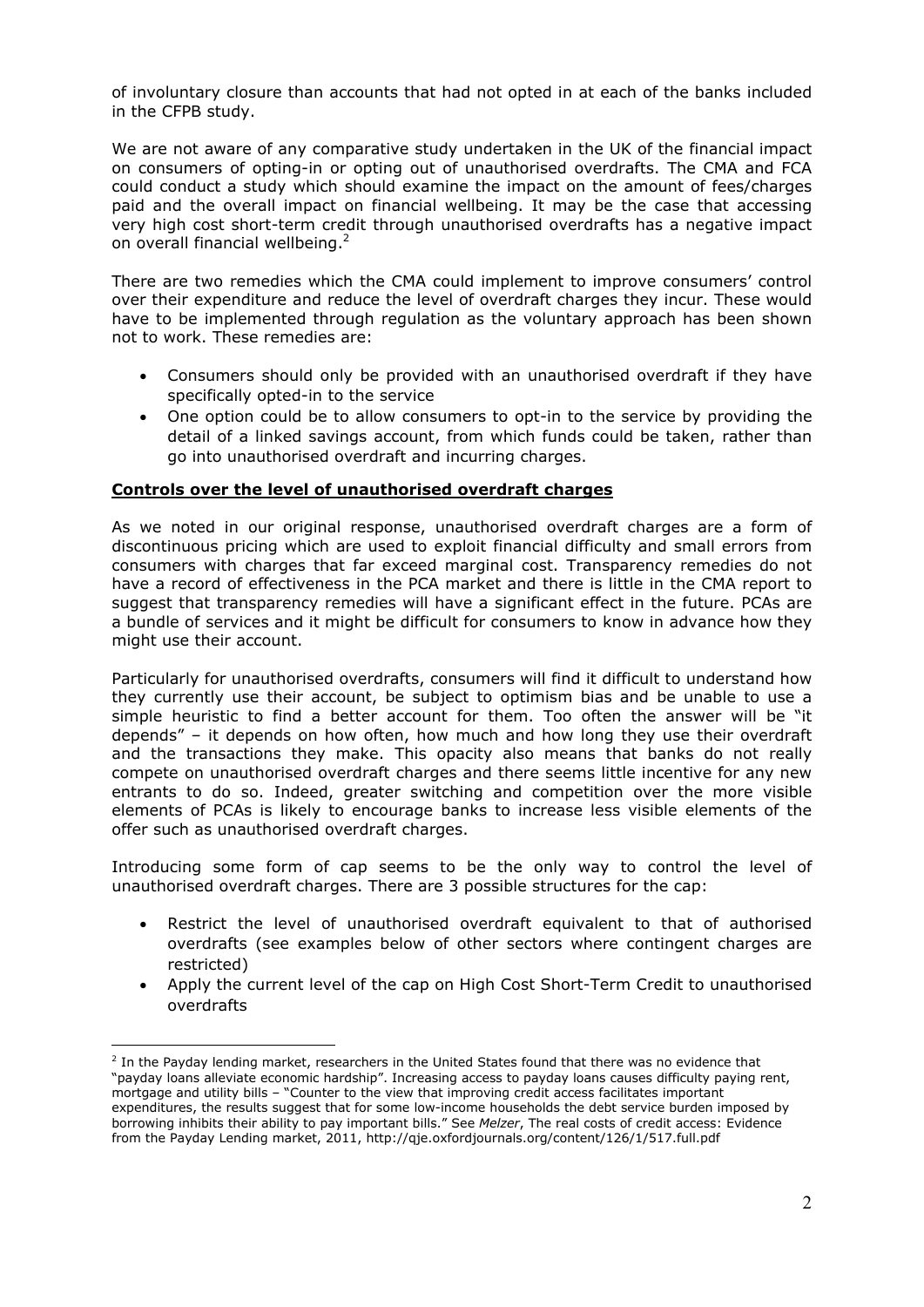Restrict unauthorised overdrafts to the net additional direct administrative costs which firms incur when consumers use their

The direct administrative costs would only include costs which can be uniquely and directly attributable to occasions where consumers use their unauthorised overdraft. This would require further examination by the CMA. Precedent from other sectors (detailed below) would suggest that banks only be allowed to charge costs such as staff, providing information/documents, premises, and IT costs. Where these costs are shared with other activities, banks would only be able to allow for a reasonable proportion of them. Banks would explicitly excluded from charging the cost of bad debts/increased credit risk, uncollected fees, capital costs and executive staff costs. The first stage of implementing this remedy would be for the CMA to examine the costs banks actually incur when consumers use their unauthorised overdraft or have a payment rejected.

#### **Examples of other sectors where contingent charges are restricted to marginal cost are allowed to be included**

In other sectors regulators have introduced caps which restrict contingent and default charges to the additional administrative costs which firms incur. Transparency solutions were recognised as being inappropriate or ineffective. These sectors include:

 Mortgages - FCA rules require the charges levied when a consumer is in mortgage arrears to only reflect a "reasonable estimate of the cost of the additional administration required as a result of the customer being in arrears."<sup>3</sup>

Firms may take into account the following types of cost<sup>4</sup>, but must consider the extent to which these are shared with the rest of the business:

- (a) providing information or documents; (b) non-executive staff costs; (c) premises costs; (d) human resources costs; and (e) information technology costs.
- Credit Cards In 2006 the OFT capped credit card default charges at  $£12$  as charges in excess of that would almost certainly exceed the direct administrative costs incurred by the bank. $5$
- Payday Loans FCA rules cap the amount of interest at 0.8% a day, the default charge at £15 and the total cost at twice the amount of the initial loan. The FCA and CMA concluded that consumers were "particularly insensitive to fees and charges for default or late payment when taking out a loan." The Government's main aim in introducing a cap was to ensure that "payday loans customers do not pay excessive charges for borrowing and to minimise the risks to those borrowers who struggle to repay, to protect them from spiralling costs which make their debt problems worse".

# **FCA findings from the Cash Savings Market Study**

The CMA has rightly found incumbency advantages in the PCA market, and the FCA also found evidence of this in its cash savings market study. In January 2015, the FCA said that the large personal current account providers have considerable advantages in the

<u>.</u>

<sup>&</sup>lt;sup>3</sup> MCOB 12.4.1

<sup>4</sup> MCOB 12.4.7

<sup>5</sup> OFT, Calculating fair default charges in credit card contracts: A statement of the OFT's position, 2006